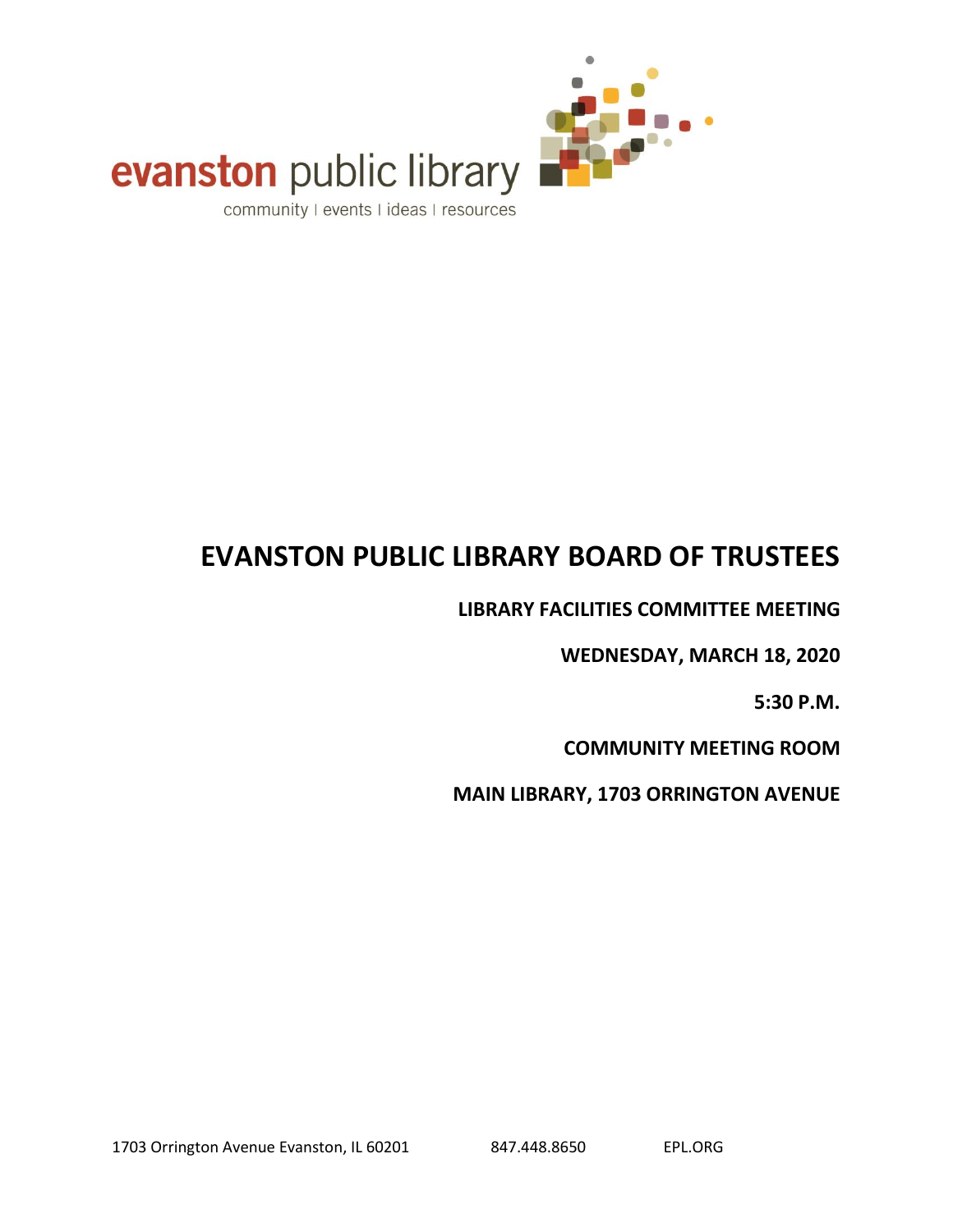

### **FACILITIES COMMITTEE EVANSTON PUBLIC LIBRARY BOARD OF TRUSTEES**

**5:30 P.M. Wednesday, March 18, 2020**

### **Main Library, Community Meeting Room**

### **AGENDA**

### **1. CALL TO ORDER / DECLARATION OF QUORUM**

### **2. CITIZEN COMMENT**

Not to exceed 45 minutes

### **3. NEW BUSINESS**

- A. Coronavirus precautions
- B. 5th ward library location (Discussion and possible Action)
- C. 8th ward library service (Discussion and possible Action)

### **4. ADJOURNMENT**

advance of the meeting so that arrangements can be made for the accommodation if possible accommodation is needed to participate in this meeting, please contact the Library at 847-448-8650 48 hours in The City of Evanston and the Evanston Public Library are committed to ensuring accessibility for all citizens. If an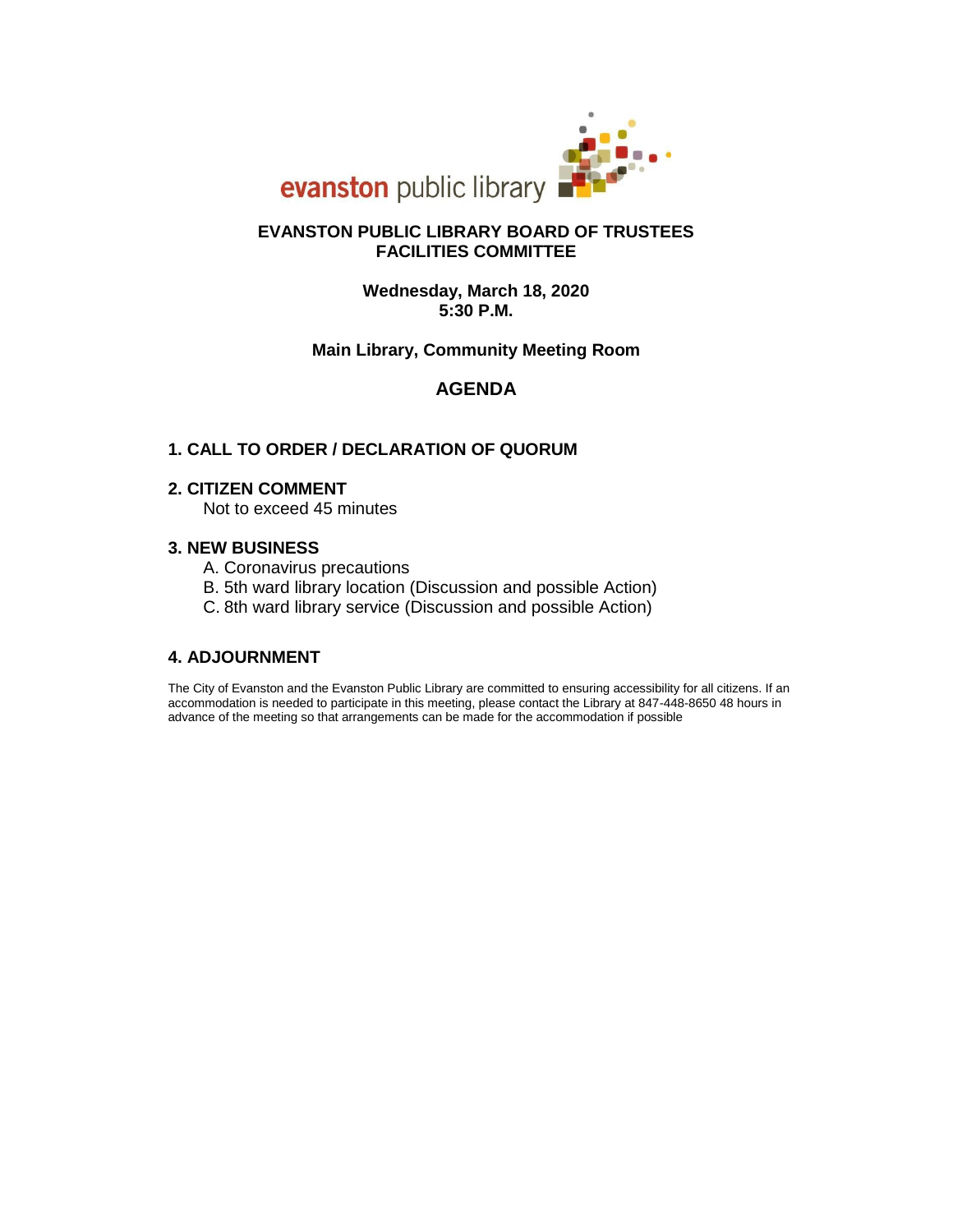

### Memorandum

To: Evanston Public Library Facilities Committee

From: Karen Danczak Lyons, Executive Director John Devaney, Facilities Manager

Subject: Library Service in the 5th Ward

Date: March 13, 2020

### Recommended Action:

Staff recommends Facilities Committee/Library Board direction on the exploration of the creation of a library branch in the 5th ward including short term options at 2144 Ashland or at a local church facility and longer term at the 2010 Dewey facility which currently houses Family Focus and other agencies.

### Funding Source:

Funding source to be determined based upon negotiations and required buildout of spaces.

### Summary:

The Evanston Public Library recognizes the need to improve library service to the residents in 5th Ward. In consultation with the City of Evanston, it was determined that the City had no lease listings in the 5th ward. On February 6, 2020 Trustee Denia Hester and Executive Director Danczak Lyons toured the 5th ward. During the tour one possible loft space for lease was identified at 2144 Ashland. In conversation with the leasing agent it was learned that 1,800 square feet is available for lease with space on both the first and second floor. The second floor is not ADA accessible. The gross rent quoted over the telephone was \$2,300 per month.

Executive Director Danczak Lyons continues to have conversations with Reverend Ken Cherry regarding the provision of library services within Christ Temple Church at 1711 South Simpson Street (the location of the former west side Evanston Public Library). A site visit with Trustee Hester will be scheduled if Reverend Cherry agrees.

As exploration of the future of the Family Focus building at 2010 Dewey continues, Executive Director Danczak Lyons is in regular conversation with members of the 2010 Dewey group. On a conference call with Dara Munson, the Executive Director of Chicago Child Care Society (CCCS), they discussed the mission of CCCS, EPL's work in Evanston and agreed to continue to explore opportunities to partner in our shared work. The opportunity to build a library space in the 2010 Dewey facility is a long term option that warrants continued consideration and conversation.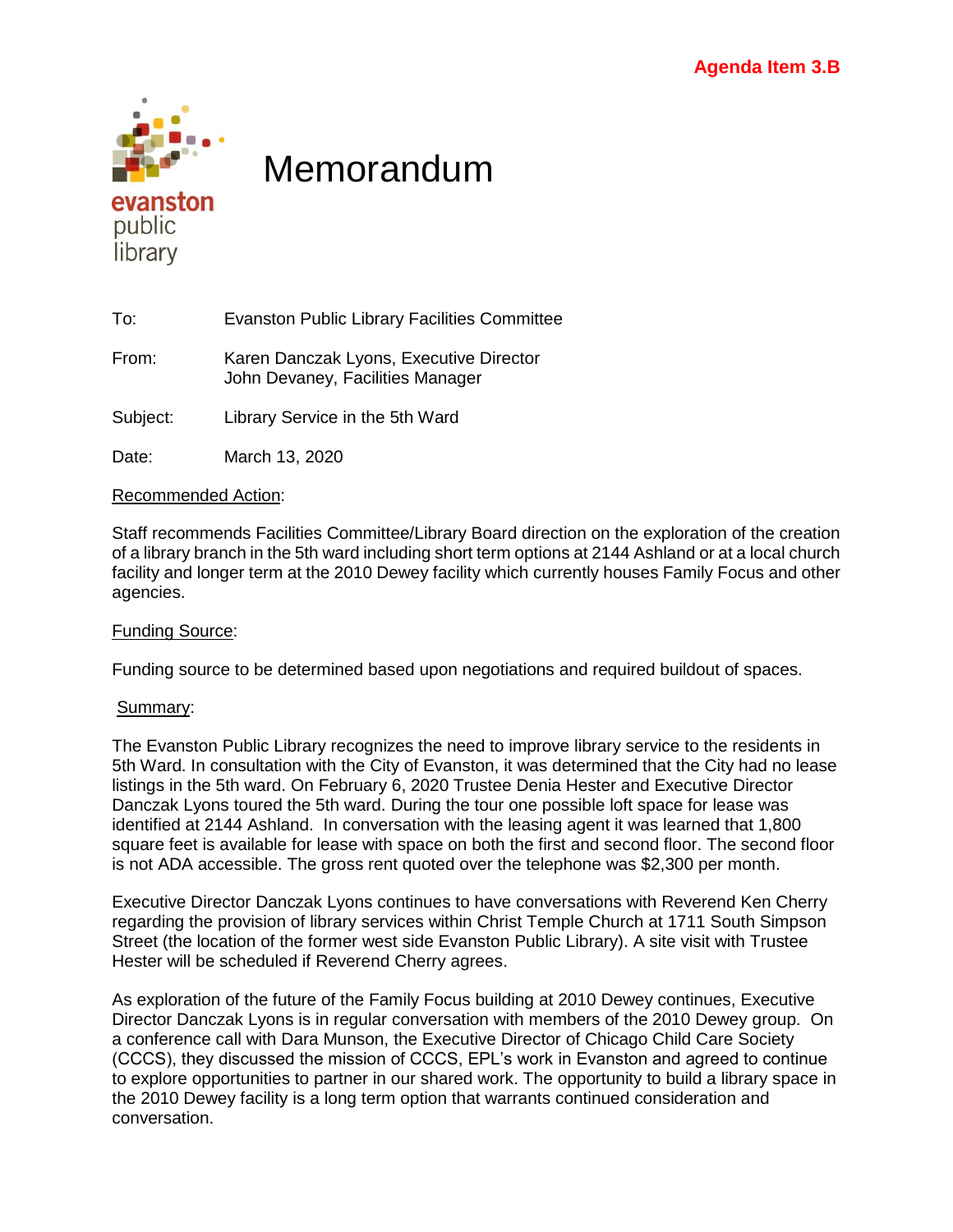### **Agenda Item 3.B**

With the support of the Board, staff would begin formal discussions with the both property owner of 2144 Ashland and Christ Temple Church and provide regular updates regarding short and long term solutions for the Board.

If the Facilities Committee approves, this recommendation will be presented to the Library Board on March 18, 2020.